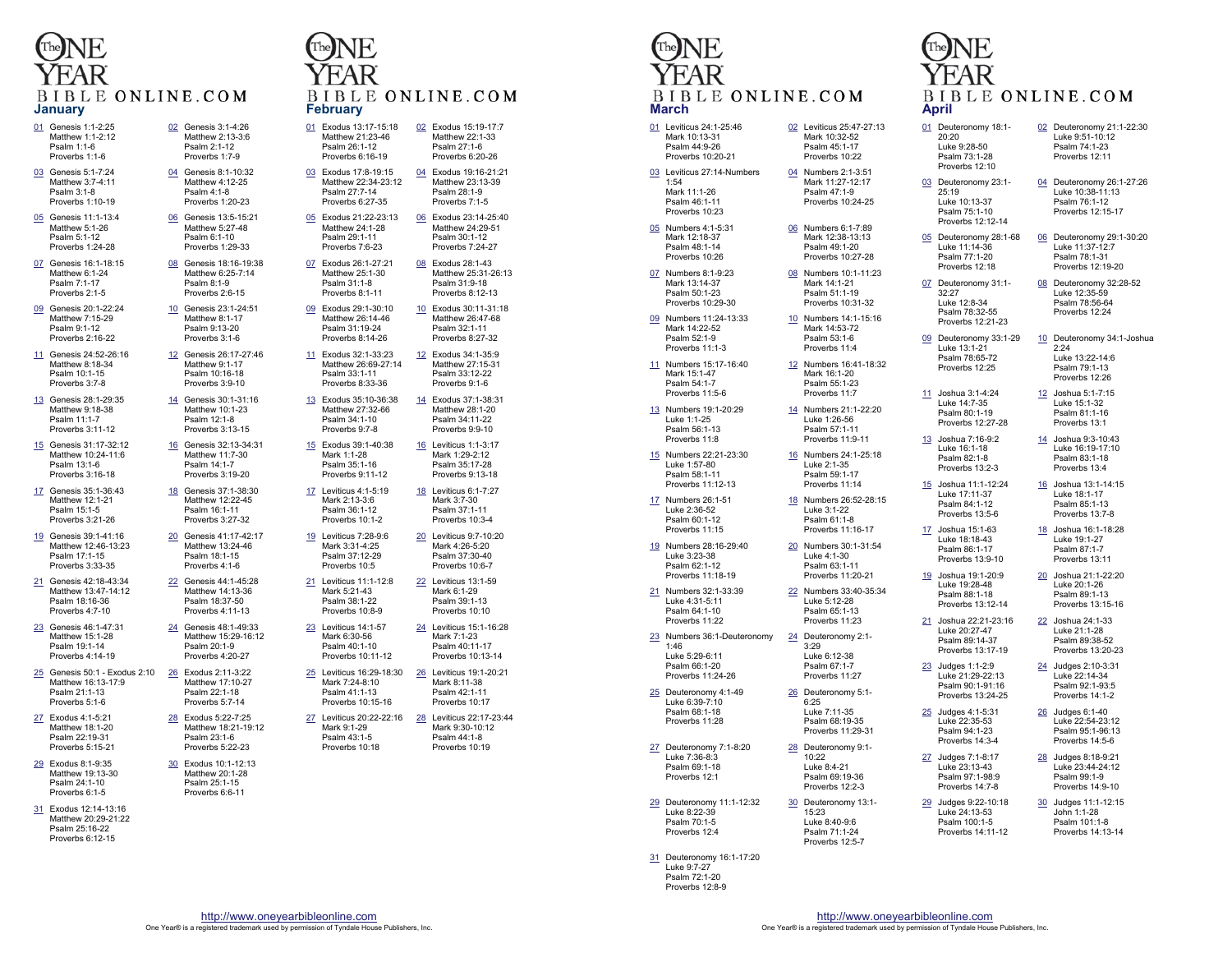

- 01 Judges 13:1-14:20 John 1:29-51 Psalm 102:1-28 Proverbs 14:15-16 02 Judges 15:1-16:31 John 2:1-25 Psalm 103:1-22 Proverbs 14:17-19
- 03 Judges 17:1-18:31 John 3:1-21 Psalm 104:1-24 Proverbs 14:20-21 04 Judges 19:1-20:48 John 3:22-4:3 Psalm 104:24-35 Proverbs 14:22-24
- 05 Judges 21:1-Ruth 1:22 06 Ruth 2:1-4:22 John 4:4-42 Psalm 105:1-15 Proverbs 14:25 John 4:43-54 Psalm 105:16-36 Proverbs 14:26-27
- 07 1 Samuel 1:1-2:21 John 5:1-23 Psalm 105:37-45 Proverbs 14:28-29 08 1 Samuel 2:22-4:22 John 5:24-47 Psalm 106:1-12 Proverbs 14:30-31 10 1 Samuel 8:1-9:27

John 6:22-42 Psalm 106:32-48 Proverbs 14:34-35

John 8:1-20 Psalm 110:1-7 Proverbs 15:8-10

24 2 Samuel 4:1-6:23 John 13:31-14:14 Psalm 119:17-32 Proverbs 15:31-32

Psalm 119:49-64

28 2 Samuel 13:1-39 John 17:1-26 Psalm 119:81-96 Proverbs 16:6-7

> John 18:25-19:22 Psalm 119:113-128 Proverbs 16:10-11

- 09 1 Samuel 5:1-7:17 John 6:1-21 Psalm 106:13-31 Proverbs 14:32-33
- 11 1 Samuel 10:1-11:15 John 6:43-71 Psalm 107:1-43 Proverbs 15:1-3 12 1 Samuel 12:1-13:23 John 7:1-30 Psalm 108:1-13 Proverbs 15:4
- 13 1 Samuel 14:1-52 John 7:31-53 Psalm 109:1-31 Proverbs 15:5-7 14 1 Samuel 15:1-16:23
- 15 1 Samuel 17:1-18:4 John 8:21-30 Psalm 111:1-10 Proverbs 15:11 16 1 Samuel 18:5-19:24 John 8:31-59 Psalm 112:1-10 Proverbs 15:12-14
- 17 1 Samuel 20:1-21:15 John 9:1-41 Psalm 113:1-114:8 Proverbs 15:15-17 18 1 Samuel 22:1-23:29 John 10:1-21 Psalm 115:1-18 Proverbs 15:18-19
- 19 1 Samuel 24:1-25:44 John 10:22-42 Psalm 116:1-19 Proverbs 15:20-21 20 1 Samuel 26:1-28:25 John 11:1-54 Psalm 117:1-2 Proverbs 15:22-23
- 21 1 Samuel 29:1-31:13 John 11:55-12:19 Psalm 118:1-18 Proverbs 15:24-26 22 2 Samuel 1:1-2:11 John 12:20-50 Psalm 118:19-29 Proverbs 15:27-28
- 23 2 Samuel 2:12-3:39 John 13:1-30 Psalm 119:1-16 Proverbs 15:29-30
- 25 2 Samuel 7:1-8:18 John 14:15-31 Psalm 119:33-48 Proverbs 15:33 26 2 Samuel 9:1-11:27 John 15:1-27 Proverbs 16:1-3
- 27 2 Samuel 12:1-31 John 16:1-33 Psalm 119:65-80 Proverbs 16:4-5
- 29 2 Samuel 14:1-15:22 John 18:1-24 Psalm 119:97-112 Proverbs 16:8-9 30 2 Samuel 15:23-16:23
- 31 2 Samuel 17:1-29 John 19:23-42 Psalm 119:129-152 Proverbs 16:12-13

#### BIBLE ONLINE.COM **June**

| <u>01</u> | 2 Samuel 18:1-19:10<br>John 20:1-31<br>Psalm 119:153-176<br>Proverbs 16:14-15 | <u>02</u>       | 2 Samuel 19:11-20:13<br>John 21:1-25<br>Psalm 120:1-7<br>Proverbs 16:16-17  |
|-----------|-------------------------------------------------------------------------------|-----------------|-----------------------------------------------------------------------------|
| 03        | 2 Samuel 20:14-21:22<br>Acts 1:1-26<br>Psalm 121:1-8<br>Proverbs 16:18        | 04              | 2 Samuel 22:1-23:23<br>Acts 2:1-47<br>Psalm 122:1-9<br>Proverbs 16:19-20    |
| 05        | 2 Samuel 23:24-24:25<br>Acts 3:1-26<br>Psalm 123:1-4<br>Proverbs 16:21-23     | 06              | 1 Kings 1:1-53<br>Acts 4:1-37<br>Psalm 124:1-8<br>Proverbs 16:24            |
| <u>07</u> | 1 Kings 2:1-3:2<br>Acts 5:1-42<br>Psalm 125:1-5<br>Proverbs 16:25             | 08              | 1 Kings 3:3-4:34<br>Acts 6:1-15<br>Psalm 126:1-6<br>Proverbs 16:26-27       |
| <u>09</u> | 1 Kings 5:1-6:38<br>Acts 7:1-29<br>Psalm 127:1-5<br>Proverbs 16:28-30         | <u>10</u>       | 1 Kings 7:1-51<br>Acts 7:30-50<br>Psalm 128:1-6<br>Proverbs 16:31-33        |
| 11        | 1 Kings 8:1-66<br>Acts 7:51-8:13<br>Psalm 129:1-8<br>Proverbs 17:1            | 12              | 1 Kings 9:1-10:29<br>Acts 8:14-40<br>Psalm 130:1-8<br>Proverbs 17:2-3       |
| 13        | 1 Kings 11:1-12:19<br>Acts 9:1-25<br>Psalm 131:1-3<br>Proverbs 17:4-5         | <u>14</u>       | 1 Kings 12:20-13:34<br>Acts 9:26-43<br>Psalm 132:1-18<br>Proverbs 17:6      |
| 15        | 1 Kings 14:1-15:24<br>Acts 10:1-23<br>Psalm 133:1-3<br>Proverbs 17:7-8        | 16              | 1 Kings 15:25-17:24<br>Acts 10:24-48<br>Psalm 134:1-3<br>Proverbs 17:9-11   |
| <u>17</u> | 1 Kings 18:1-46<br>Acts 11:1-30<br>Psalm 135:1-21<br>Proverbs 17:12-13        | <u>18</u>       | 1 Kings 19:1-21<br>Acts 12:1-23<br>Psalm 136:1-26<br>Proverbs 17:14-15      |
| <u>19</u> | 1 Kings 20:1-21:29<br>Acts 12:24-13:15<br>Psalm 137:1-9<br>Proverbs 17:16     | 20              | 1 Kings 22:1-53<br>Acts 13:16-41<br>Psalm 138:1-8<br>Proverbs 17:17-18      |
| 21        | 2 Kings 1:1-2:25<br>Acts 13:42-14:7<br>Psalm 139:1-24<br>Proverbs 17:19-21    | 22              | 2 Kings 3:1-4:17<br>Acts 14:8-28<br>Psalm 140:1-13<br>Proverbs 17:22        |
| 23        | 2 Kings 4:18-5:27<br>Acts 15:1-35<br>Psalm 141:1-10<br>Proverbs 17:23         | 24              | 2 Kings 6:1-7:20<br>Acts 15:36-16:15<br>Psalm 142:1-7<br>Proverbs 17:24-25  |
| 25        | 2 Kings 8:1-9:13<br>Acts 16:16-40<br>Psalm 143:1-12<br>Proverbs 17:26         | 26              | 2 Kings 9:14-10:31<br>Acts 17:1-34<br>Psalm 144:1-15<br>Proverbs 17:27-28   |
| 27        | 2 Kings 10:32-12:21<br>Acts 18:1-22<br>Psalm 145:1-21<br>Proverbs 18:1        | 28              | 2 Kings 13:1-14:29<br>Acts 18:23-19:12<br>Psalm 146:1-10<br>Proverbs 18:2-3 |
| 29        | 2 Kings 15:1-16:20<br>Acts 19:13-41<br>Psalm 147:1-20<br>Proverbs 18:4-5      | $\overline{30}$ | 2 Kings 17:1-18:12<br>Acts 20:1-38<br>Psalm 148:1-14<br>Proverbs 18:6-7     |

#### BIBLE ONLINE.COM **July**

| 01 2 Kings 18:13-19:37<br>Acts 21:1-17<br>Psalm 149:1-9<br>Proverbs 18:8            |    | 02 2 Kings 20:1-22:2<br>Acts 21:18-36<br>Psalm 150:1-6<br>Proverbs 18:9-10       |
|-------------------------------------------------------------------------------------|----|----------------------------------------------------------------------------------|
| 03 2 Kings 22:3-23:30<br>Acts 21:37-22:16<br>Psalm 1:1-6<br>Proverbs 18:11-12       |    | 04 2 Kings 23:31-25:30<br>Acts 22:17-23:10<br>Psalm 2:1-12<br>Proverbs 18:13     |
| 05 1 Chronicles 1:1-2:17<br>Acts 23:11-35<br>Psalm 3:1-8<br>Proverbs 18:14-15       |    | 06 1 Chronicles 2:18-4:4<br>Acts 24:1-27<br>Psalm 4:1-8<br>Proverbs 18:16-18     |
| 07 1 Chronicles 4:5-5:17<br>Acts 25:1-27<br>Psalm 5:1-12<br>Proverbs 18:19          |    | 08 1 Chronicles 5:18-6:81<br>Acts 26:1-32<br>Psalm 6:1-10<br>Proverbs 18:20-21   |
| 09 1 Chronicles 7:1-8:40<br>Acts 27:1-20<br>Psalm 7:1-17<br>Proverbs 18:22          |    | 10 1 Chronicles 9:1-10:14<br>Acts 27:21-44<br>Psalm 8:1-9<br>Proverbs 18:23-24   |
| 11 1 Chronicles 11:1-12:18<br>Acts 28:1-31<br>Psalm 9:1-12<br>Proverbs 19:1-3       |    | 12 1 Chronicles 12:19-14:17<br>Romans 1:1-17<br>Psalm 9:13-20<br>Proverbs 19:4-5 |
| 13 1 Chronicles 15:1-16:36<br>Romans 1:18-32<br>Psalm 10:1-15<br>Proverbs 19:6-7    | 14 | 1 Chronicles 16:37-18:17<br>Romans 2:1-24<br>Psalm 10:16-18<br>Proverbs 19:8-9   |
| 15 1 Chronicles 19:1-21:30<br>Romans 2:25-3:8<br>Psalm 11:1-7<br>Proverbs 19:10-12  |    | 16 1 Chronicles 22:1-23:32<br>Romans 3:9-31<br>Psalm 12:1-8<br>Proverbs 19:13-14 |
| 17 1 Chronicles 24:1-26:11<br>Romans 4:1-12<br>Psalm 13:1-6<br>Proverbs 19:15-16    | 18 | 1 Chronicles 26:12-27:34<br>Romans 4:13-5:5<br>Psalm 14:1-7<br>Proverbs 19:17    |
| 1 Chronicles 28:1-29:30<br>19<br>Romans 5:6-21<br>Psalm 15:1-5<br>Proverbs 19:18-19 | 20 | 2 Chronicles 1:1-3:17<br>Romans 6:1-23<br>Psalm 16:1-11<br>Proverbs 19:20-21     |

- 21 2 Chronicles 4:1-6:11 Romans 7:1-13 Psalm 17:1-15 Proverbs 19:22-23 22 2 Chronicles 6:12-8:10 Romans 7:14-8:8 Psalm 18:1-15 Proverbs 19:24-25
- 23 2 Chronicles 8:11-10:19 24 2 Chronicles 11:1-13:22 Romans 8:9-25 Psalm 18:16-36 Proverbs 19:26 Romans 8:26-39 Psalm 18:37-50 Proverbs 19:27-29
- 25 2 Chronicles 14:1-16:14 26 2 Chronicles 17:1-18:34 Romans 9:1-24 Psalm 19:1-14 Proverbs 20:1 Romans 9:25-10:13 Psalm 20:1-9 Proverbs 20:2-3
- 27 2 Chronicles 19:1-20:37 28 2 Chronicles 21:1-23:21 Romans 10:14-11:12 Psalm 21:1-13 Proverbs 20:4-6 Romans 11:13-36 Psalm 22:1-18 Proverbs 20:7
- 29 2 Chronicles 24:1-25:28 30 2 Chronicles 26:1-28:27 Romans 12:1-21 Psalm 22:19-31 Proverbs 20:8-10 Romans 13:1-14 Psalm 23:1-6 Proverbs 20:11

#### 31 2 Chronicles 29:1-36 Romans 14:1-23 Psalm 24:1-10 Proverbs 20:12

### BIBLE ONLINE.COM **August**

01 2 Chronicles 30:1-31:21 Romans 15:1-22 Psalm 25:1-15 Proverbs 20:13-15

03 2 Chronicles 33:14- 34:33 Romans 16:10-27 Psalm 26:1-12 Proverbs 20:19

05 Ezra 1:1-2:70 1 Corinthians 1:18-2:5 Psalm 27:7-14 Proverbs 20:22-23

07 Ezra 4:24-6:22 1 Corinthians 3:5-23 Psalm 29:1-11 Proverbs 20:26-27

09 Ezra 8:21-9:15

Psalm 31:1-8 Proverbs 21:1-2

11 Nehemiah 1:1-3:14 1 Corinthians 7:1-24 Psalm 31:19-24 Proverbs 21:4

> 1 Corinthians 8:1-13 Psalm 33:1-11 Proverbs 21:8-10

Psalm 34:1-10

Psalm 35:1-16

19 Esther 4:1-7:10

21 Job 1:1-3:26

23 Job 8:1-11:20 1 Corinthians 15:1-28 Psalm 38:1-22 Proverbs 21:28-29

25 Job 16:1-19:29

27 Job 23:1-27:23

29 Job 31:1-33:33

Psalm 43:1-5 Proverbs 22:8-9

Psalm 41:1-13 Proverbs 22:5-6

Psalm 40:1-10 Proverbs 22:1

Psalm 36:1-12 Proverbs 21:21-22

Psalm 37:12-29 Proverbs 21:25-26

Romans 15:23-16:9 Psalm 25:16-22 Proverbs 20:16-18 04 2 Chronicles 35:1-36:23

02 2 Chronicles 32:1-33:13

- 1 Corinthians 1:1-17 Psalm 27:1-6 Proverbs 20:20-21
- 06 Ezra 3:1-4:23 1 Corinthians 2:6-3:4 Psalm 28:1-9 Proverbs 20:24-25
- 08 Ezra 7:1-8:20 1 Corinthians 4:1-21 Psalm 30:1-12 Proverbs 20:28-30
- 1 Corinthians 5:1-13 10 Ezra 10:1-44 1 Corinthians 6:1-20 Psalm 31:9-18 Proverbs 21:3
	- 12 Nehemiah 3:15-5:13 1 Corinthians 7:25-40 Psalm 32:1-11 Proverbs 21:5-7
- 13 Nehemiah 5:14-7:73a 14 Nehemiah 7:73-9:21 1 Corinthians 9:1-18 Psalm 33:12-22 Proverbs 21:11-12
- 15 Nehemiah 9:22-10:39 1 Corinthians 9:19-10:13Proverbs 21:13 16 Nehemiah 11:1-12:26 1 Corinthians 10:14-33 Psalm 34:11-22 Proverbs 21:14-16
- 17 Nehemiah 12:27-13:31 1 Corinthians 11:1-16 Proverbs 21:17-18 18 Esther 1:1-3:15 1 Corinthians 11:17-34 Psalm 35:17-28 Proverbs 21:19-20
	- 1 Corinthians 12:1-26 20 Esther 8:1-10:3 1 Corinthians 12:27- 13:13 Psalm 37:1-11 Proverbs 21:23-24
	- 1 Corinthians 14:1-17 22 Job 4:1-7:21 1 Corinthians 14:18-40 Psalm 37:30-40 Proverbs 21:27
		- 24 Job 12:1-15:35 1 Corinthians 15:29-58 Psalm 39:1-13 Proverbs 21:30-31
	- 1 Corinthians 16:1-24 26 Job 20:1-22:30 2 Corinthians 1:1-11 Psalm 40:11-17 Proverbs 22:2-4
- 2 Corinthians 1:12-2:11 28 Job 28:1-30:31 2 Corinthians 2:12-17 Psalm 42:1-11 Proverbs 22:7
- 2 Corinthians 3:1-18 30 Job 34:1-36:33 2 Corinthians 4:1-12 Psalm 44:1-8 Proverbs 22:10-12
- 31 Job 37:1-39:30 2 Corinthians 4:13-5:10 Psalm 44:9-26 Proverbs 22:13